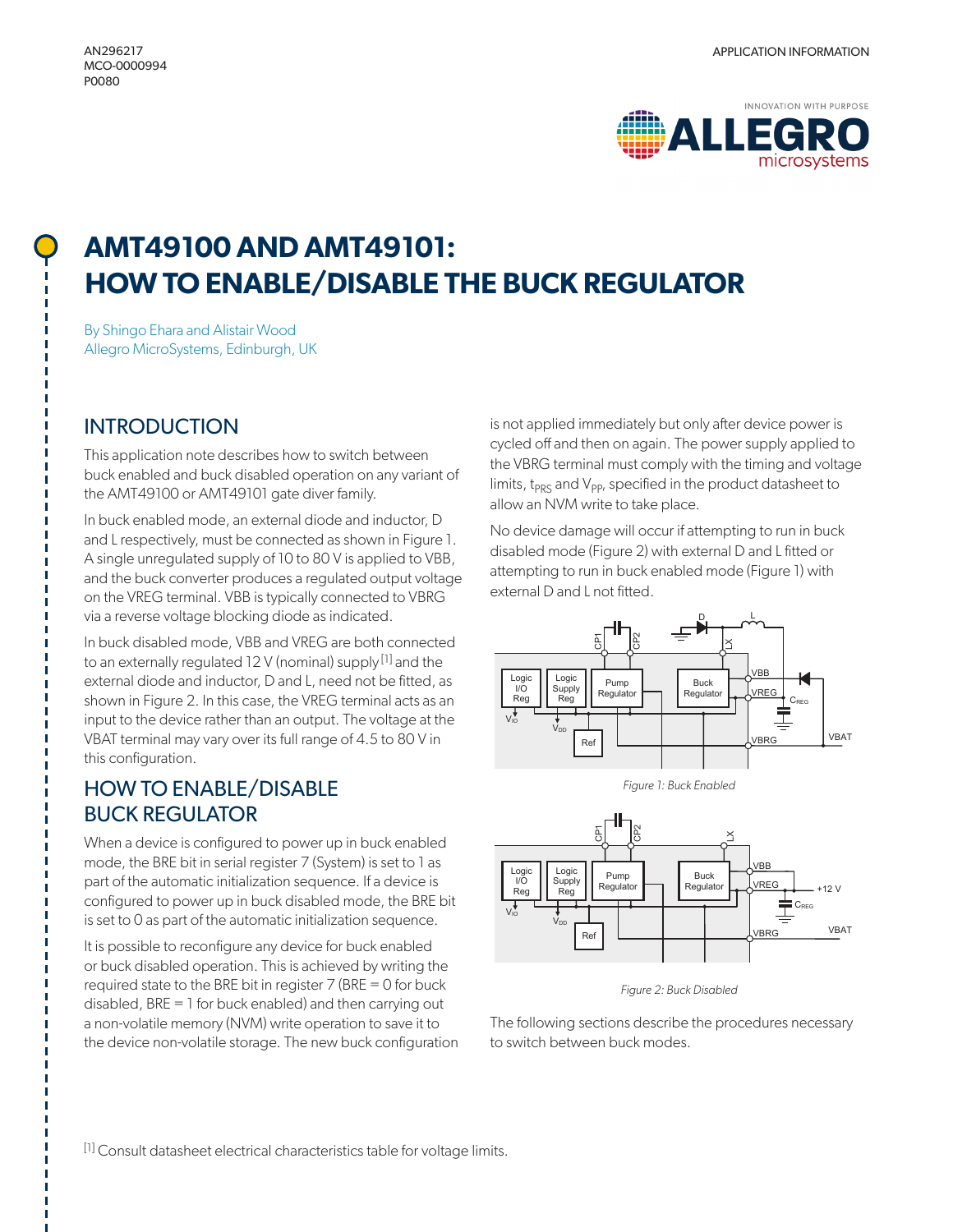## CHANGE FROM DISABLED TO ENABLED

The device is in buck disabled (externally regulated supply) mode with the architecture shown in Figure 2. To enable the buck regulator, follow the instructions below:

- 1. Power-on AMT49100 by applying VBB, VREG, and VBRG.
- 2. Ensure VBRG voltage is more than  $V_{PP}$  as specified in the product datasheet electrical characteristics table.
- 3. Wait for Programming Supply Setup Time, t<sub>PRS</sub>.
- 4. Change the value of BRE from 0 to 1 by writing to register 7 (See Table 1).
- 5. Change the value of SAV[1:0] from [01] to [10] in a single write to register 16 (See Table 1).
- 6. Wait until the save sequence is complete (this takes typically 400 ms).
- 7. Read register 16 to confirm that the NVM write has been successful (SAV[1:0] is set to 01 after a successful write and 00 after an unsuccessful write).
- 8. Power-off AMT49100 by removing the externally supplied VBB, VREG, and VBRG.
- 9. Change the architecture to that shown in Figure 1.
- 10. Power-on AMT49100 by applying VBB and VBRG.
- 11. Read register 7 to confirm BRE = 1 and check to see that the voltage on VREG is within the regulator active datasheet limits.
- 12. At this point, the device is programmed to buck enabled mode.

### CHANGE FROM ENABLED TO DISABLED

The device is in buck enabled mode with the architecture shown in Figure 1. To disable the buck regulator, follow the instructions below:

- 1. Power-on AMT49100 by applying VBB and VBRG.
- 2. Ensure VBRG voltage is more than  $V_{PP}$  as specified in the product datasheet electrical characteristics table.
- 3. Wait for Programming Supply Setup Time,  $t_{PR}$ .
- 4. Change the value of BRE from 1 to 0 by writing to register 7 (See Table1).
- 5. Change the value of SAV[1:0] from [01] to [10] in a single write to register 16 (See Table 1).
- 6. Wait until the save sequence is complete (this takes typically 400 ms).
- 7. Read register 16 to confirm that the NVM write has been successful (SAV[1:0] is set to 01 after a successful write and 00 after an unsuccessful write).
- 8. Power-off AMT49100 by removing the externally supplied VBB and VBRG.
- 9. Change the architecture to that shown in Figure 2.
- 10. Power-on AMT49100 by applying VBB, VREG, and VBRG.
- 11. Read register 7 to confirm BRE = 0.
- 12. At this point, the device is programmed to buck disabled (externally regulated supply) mode.

|                         | 15 | 14 | 13 | 12 | 11 | 10        | 9                | 8                |             | 6    | 5                | 4          | っ<br>J | $\Omega$      |                 | 0 |
|-------------------------|----|----|----|----|----|-----------|------------------|------------------|-------------|------|------------------|------------|--------|---------------|-----------------|---|
|                         |    |    |    |    |    |           |                  |                  |             |      |                  |            |        |               |                 |   |
| 7: System               | 0  |    |    |    |    | <b>WR</b> | <b>VIO</b>       | <b>VCL</b>       | <b>BRE</b>  | CPM1 | CPM <sub>0</sub> | <b>DSR</b> |        | DG1           | DG <sub>0</sub> | D |
|                         |    |    |    |    |    |           | 0                | 0                | $0/1$ †     | 0    | $\Omega$         | 0          | u      | 0             | $\mathbf{0}$    |   |
|                         |    |    |    |    |    |           |                  |                  |             |      |                  |            |        |               |                 |   |
| <b>16: NVM</b><br>Write |    |    |    |    | 0  | <b>WR</b> | SAV <sub>1</sub> | SAV <sub>0</sub> |             |      |                  |            |        |               |                 | P |
|                         |    |    |    |    |    |           | 0                | 0                | $\mathbf 0$ |      | $\Omega$         | 0          |        | $\Omega$<br>υ | $\mathbf 0$     |   |

#### *Table 1: Serial Register Reference*

\*Power-on reset value shown below each input register bit.

† Factory-set power-on-reset value of BRE is selected by part number: AMT49100KJPTR-A-3, AMT49100KJPTR-A-5: BRE = 1, Buck Enabled. AMT49100KJPTR-B-3, AMT49100KJPTR-B-5: BRE = 0, Buck Disabled.